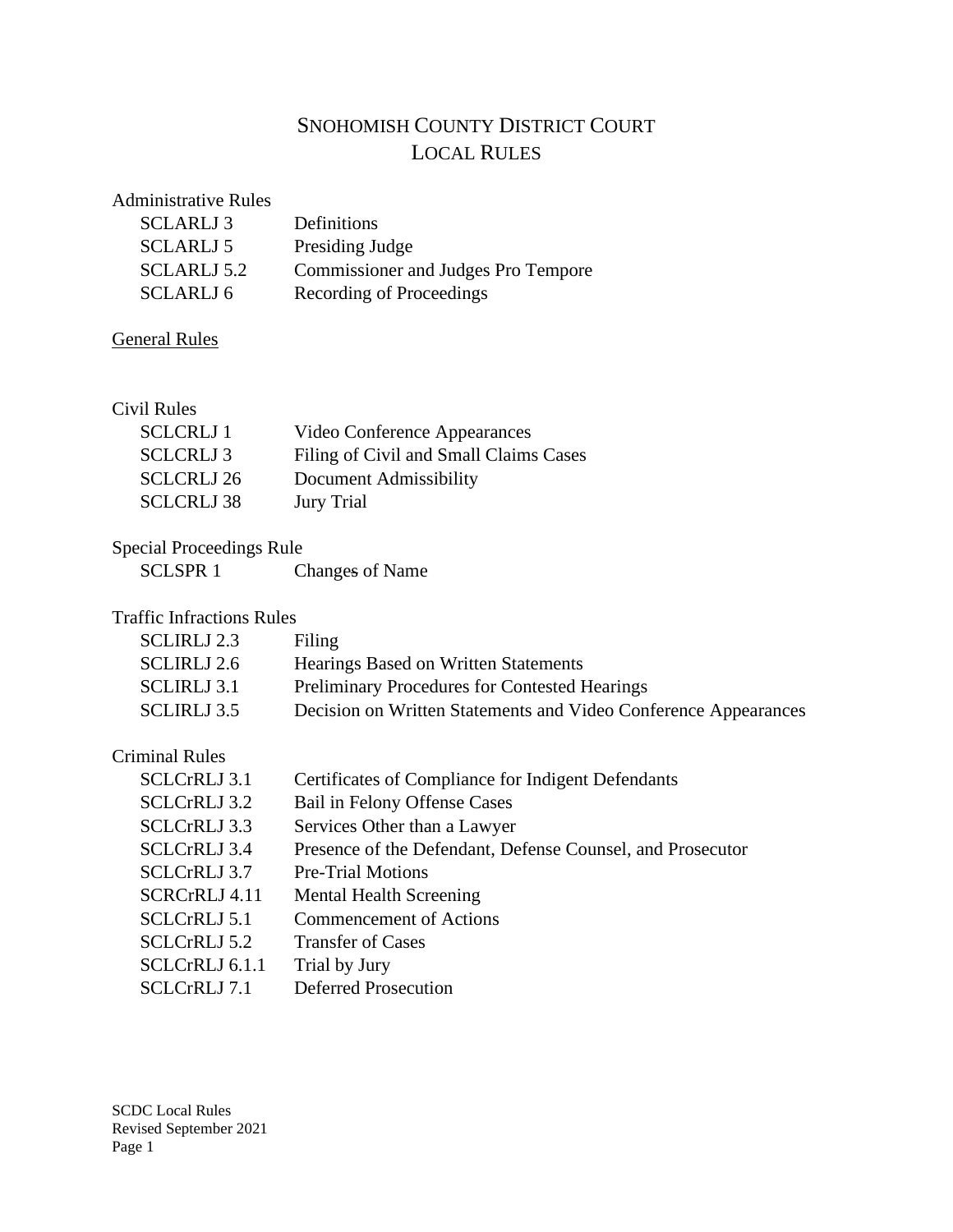# **ADMINISTRATIVE RULES**

### SCLARLJ 3 - DEFINITIONS

(a) Name of Court. The Snohomish County District Court consists of four divisions and operates in facilities in four electoral districts. Reference to a particular physical location shall specify the electoral district that shall be known as a division of the Snohomish County District Court. The current divisions are as follows:

- (1) Cascade Division 415 E. Burke Avenue, Arlington, WA 98223-1099
- (2) Evergreen Division 14414 179th Avenue SE, Monroe, WA 98272-0625
- (3) Everett Division 3000 Rockefeller Avenue, Everett, WA 98201-4060
- (4) South Division 20520 68th Avenue W., Lynnwood, WA 98036-7406

(b) "Judge" means a current appointed or elected Snohomish County District Court Judge.

(c) "Judicial Officer" means Judges as defined in SCLARLJ 3(b), Snohomish County District Court Commissioners and Snohomish County District Court Judges Pro Tempore.

(d) "Physically Present" means physically present in the courtroom.

(e) "Remotely Present" means present through video conferencing with an audio and video connection. Participants are responsible for their own device and internet connection. Failure to connect to the hearing at the scheduled start time or disconnecting prior to the conclusion of the hearing may be considered a failure to appear.

[Effective September 1, 2003; Amended September 1, 2019; Amended September 1, 2021]

### SCLARLJ 5 - PRESIDING JUDGE

(a) Election and Term of Office. The Court shall be managed by the Presiding Judge or, in the absence of the Presiding Judge, the Assistant Presiding Judge. The Presiding Judge and the Assistant Presiding Judge shall be elected by a majority of the Judges prior to December 1st in the year immediately occurring before the term of office. The term of office for the Presiding Judge shall be three years. The Assistant Presiding Judge may serve a term less than three years.

(b) Appeals.

- (1) A decision of the Presiding Judge may be appealed to the Judges by any Judge.
- (2) An affirmative vote of a majority of the Judges is required to reverse a decision of the Presiding Judge.

(c) Meetings.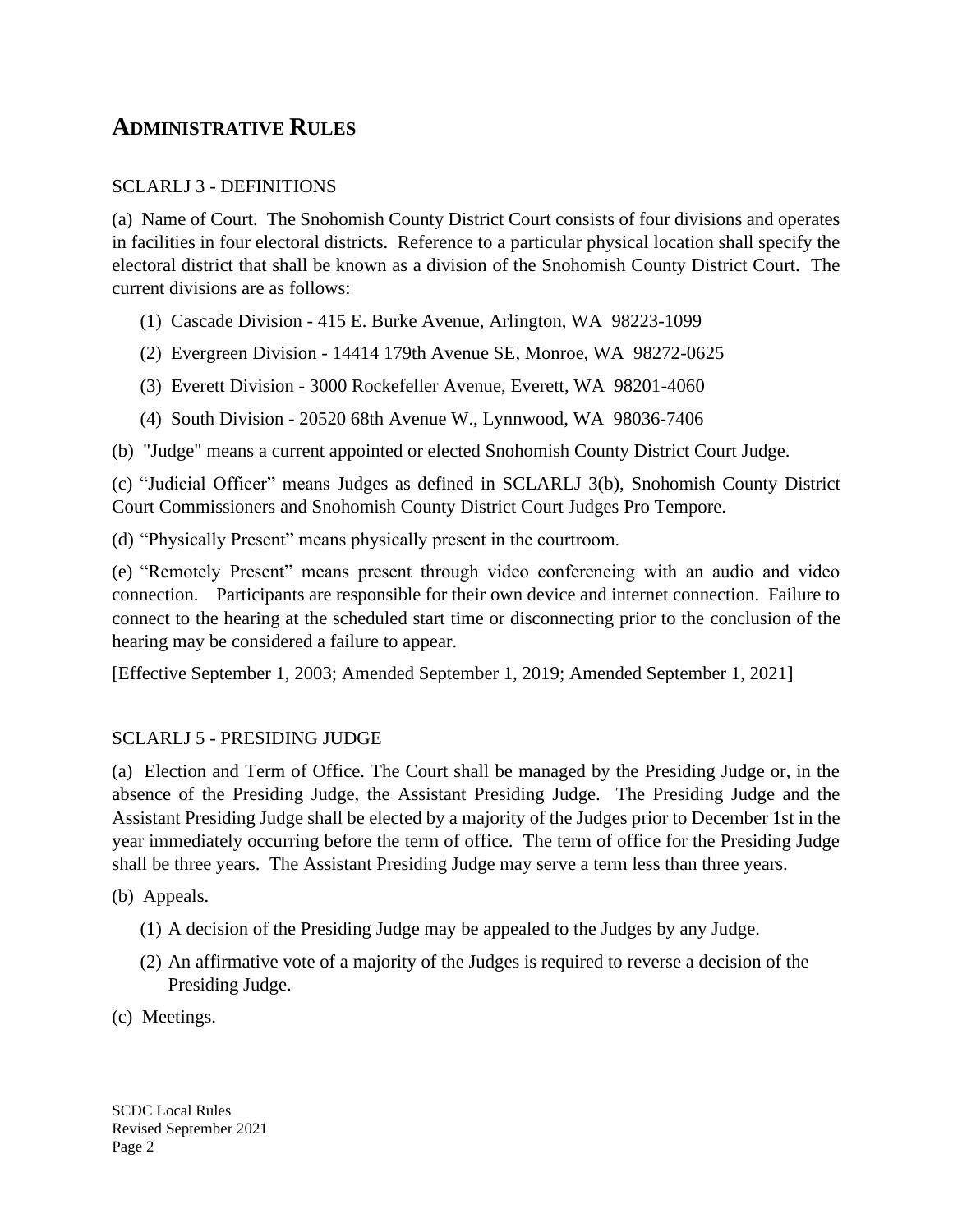- (1) Regular Meetings. Regular meetings of the Judges shall be held not less than every quarter. These meetings shall be on such a day as may be designated by the Presiding Judge.
- (2) Special Meetings. Special meetings of the Judges may be called at any time by the Presiding Judge or by any four Judges acting jointly. Notice of any such meeting shall be provided to each Judge at least 48 hours in advance by personal contact, electronically with receipt verification, or in writing left at the Judge's assigned division.
- (3) Meeting Agendas. The Presiding Judge shall prepare the agenda for Judges' meetings. Any Judge may place any item of business on the agenda.
- (4) Voting. At a Judge's meeting, each Judge shall have the right to cast one vote on any issue before the Judges.
- (5) Quorum. A quorum for the conduct of business by the Judges shall be a majority of the Judges.

(d) General Responsibilities. In order to assure the expeditious and efficient handling of all cases and an equitable distribution of workload among the several divisions, the Presiding Judge may, by written order, direct that cases be filed in different divisions than otherwise provided in these rules. It is recommended, but not required, that the Presiding Judge consult with the affected division Judges, affected law enforcement agencies, and other affected parties prior to making such decisions.

[Effective September 1, 2003; Amended September 1, 2004; Amended September 1, 2019, Amended September 1, 2020; Amended September 1, 2021]

# SCLARLJ 5.2 - COMMISSIONERS AND JUDGES PRO TEMPORE

(a) Court Commissioners shall serve at the pleasure of the Judges and under the direction of the Presiding Judge.

(b) Commissioners shall be compensated at a rate of pay established in the Court's annual budget.

(c) Judges Pro Tempore shall be compensated in an amount that does not exceed the daily rate of compensation earned by Commissioners.

(d) From time to time, the Presiding Judge may appoint Pro Tempore Commissioners as authorized by County ordinance. Pro Tempore Commissioners shall be compensated at the same rate as Judges Pro Tempore.

[Effective September 1, 2003; Amended September 1, 2019]

SCLARLJ 6 – RECORDING OF PROCEEDINGS.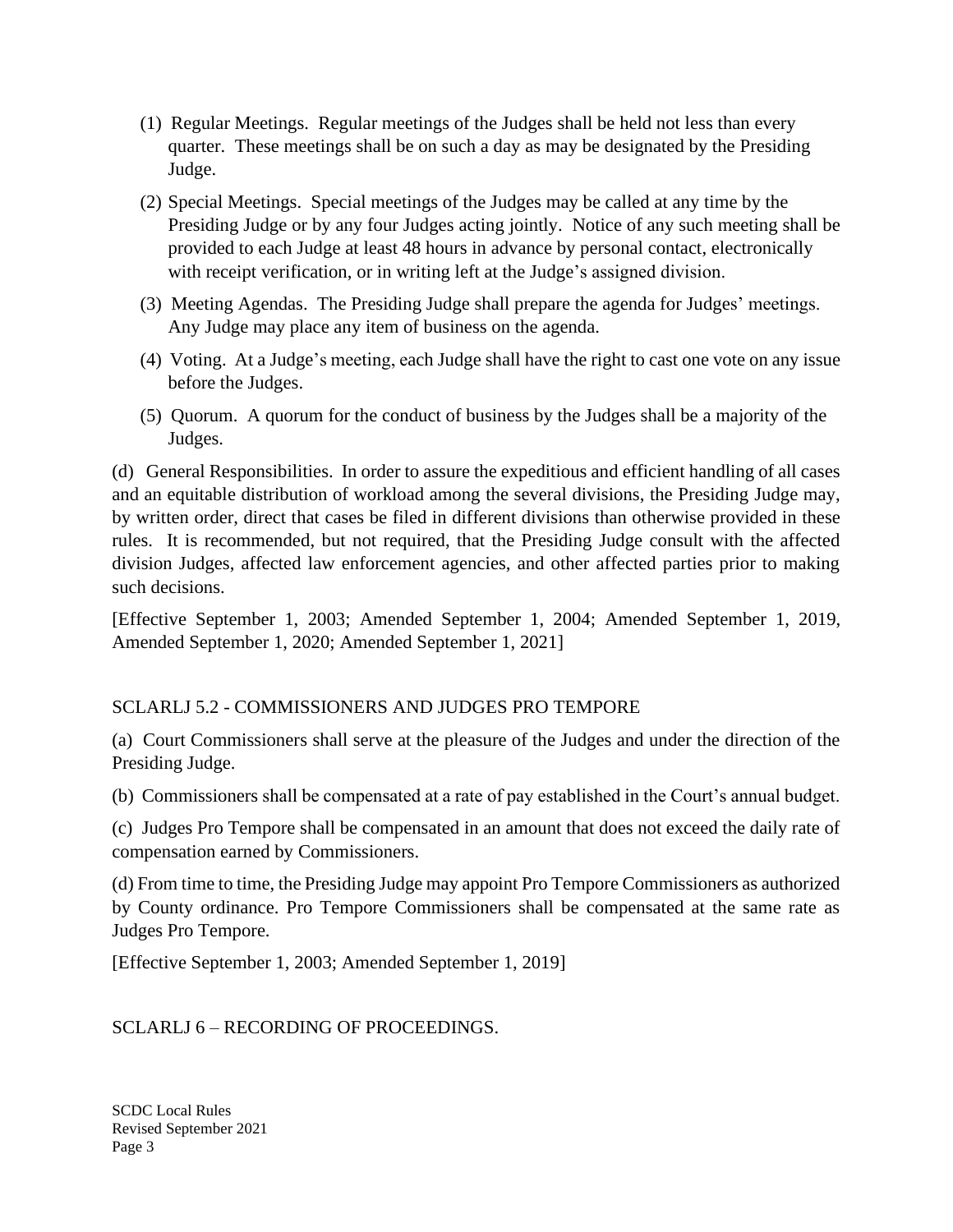The recording or dissemination of the broadcast of any court proceedings through video conferencing is not permitted without written permission of the judicial officer conducting the hearing.

[Effective September 1, 2020]

# **CIVIL RULES**

## SCLCRLJ 1 - PRESENCE OF THE PARTIES

(a) Attorneys, parties, and witnesses may be remotely present for the following civil proceedings:

- (1) Petition for a change of name;
- (2) Ex-parte protection order hearing;
- (3) Small Claim Court mediation hearings;
- (4) Civil motions without testimony;
- (5) Any other civil hearing with prior approval of a judicial officer.

(b) Any person permitted to be remotely present by this rule may be required to be physically present at the discretion of a judicial officer.

[Effective September 1, 2020; Amended September 1, 2021

# SCLCRLJ 3 - FILING OF CIVIL AND SMALL CLAIMS CASES

(a) RCW 3.66.040 shall govern the division into which civil and small claims cases are filed. For purposes of this rule, reference to the 'district' in the statute shall mean the division of Snohomish County District Court.

(b) Impound Hearings. Impound Hearings shall be filed in the division where impound of the vehicle occurred.

(c) Transfer of Civil and Small Claim Cases. A Judicial Officer may transfer non-jury civil or small claims cases to a different division upon the court's own motion or motion of any party upon a finding of good cause. The Presiding Judge may enter a written order transferring a civil jury case to a different division upon a finding of good cause.

(d) The filing of a case in the improper division does not create a jurisdictional defect and does not deprive the Court of jurisdiction otherwise conferred by law.

(e) These rules do not govern the filing of any petition for civil protective orders. Such petitions may be filed in any division of the Snohomish County District Court.

[Effective September 1, 2003; Amended September 1, 2019; Amended September 1, 2020]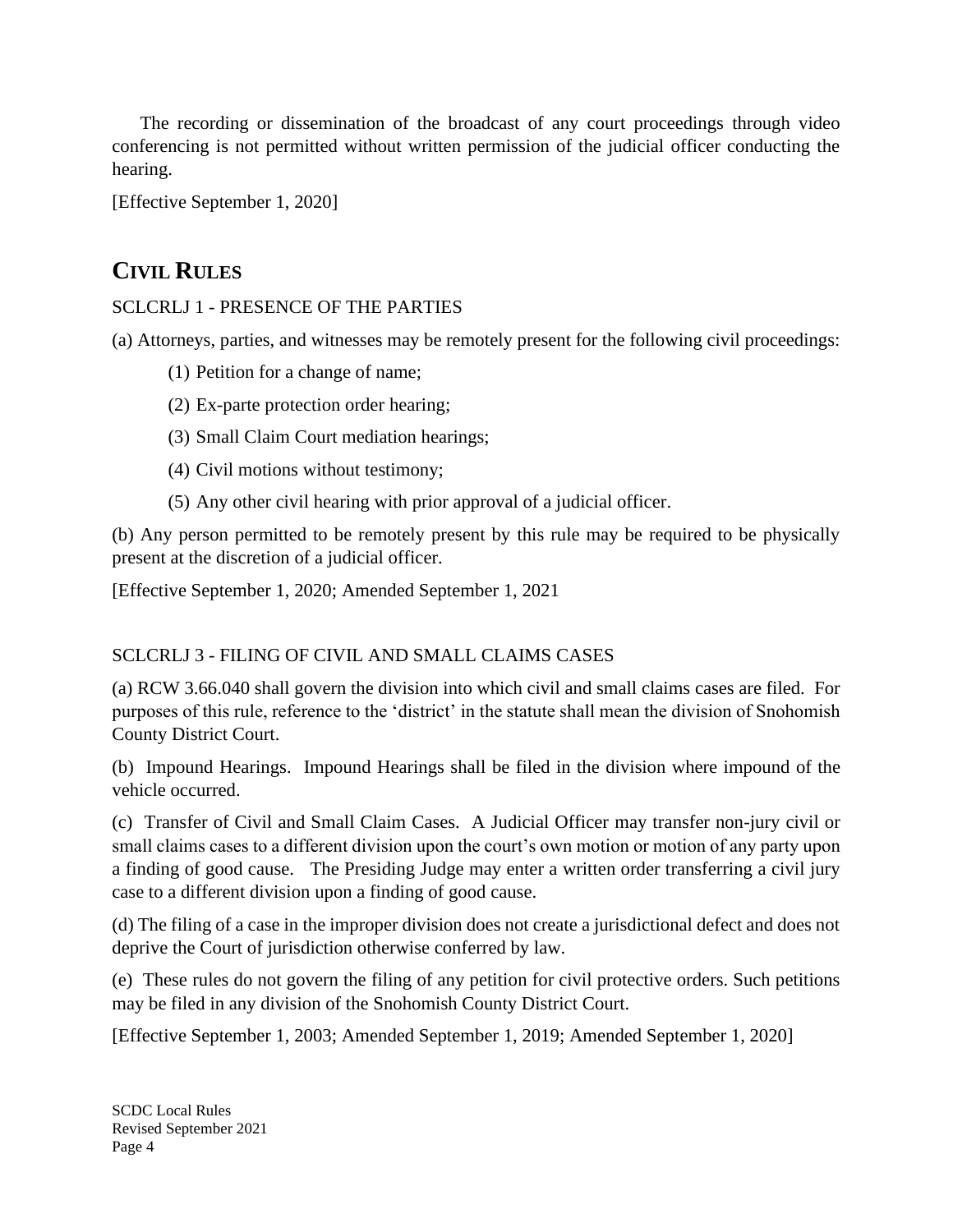### SCLCRLJ 26 - DOCUMENT ADMISSIBILITY

(a) Certain Documents Admissible. Subject to the requirements of ER 904, the following documents are admissible in a civil case:

(1) The written statement of any witness, including the written report of an expert witness, and including a statement of opinion which the witness would be allowed to express if testifying in person, if it is made by affidavit or by declaration under penalty of perjury.

[Effective September 1, 2012; Amended September 1, 2019; Amended September 1, 2020]

### SCLCRLJ 38 - JURY TRIAL

- (a) Jury Trial
	- (1) Confirmation Required. Two Court days prior to the jury trial date, the party demanding a jury trial shall email confirmation to DCJuryConfirmations@snoco.org between 8:30 AM and 4:30 PM, and confirm that the case is going to proceed to jury trial. Confirmation must include the name of the person confirming, the party they represent, the case number and the Division where trial is calendared. Failure to confirm may result in a jury panel not being available.
	- (2) This procedure may be modified by written order entered in a particular case.

[Effective: September 1, 2018.]

# **SPECIAL PROCEEDINGS RULES**

### SCLSPRLJ 1 – CHANGE OF NAME

(a) Identification required. Applicants for a change of name pursuant to RCW 4.24.130 must present valid photo identification at the time of application. Acceptable forms of identification include a Washington State Driver's License, Washington State ID Card, US Passport or US Military ID. Other forms of valid photo identification may be accepted at the discretion of a Judicial Officer.

(b) Change of Name for Minor Child

- (1) Birth Certificate. A certified copy of any minor applicant's birth certificate must be presented to the clerk for verification, copying and filing with the application for name change.
- (2) Parental Consent. A minor child must be represented by a parent or legal guardian. In the absence of consent from one of the biological or legal parents, the court may grant the petition if such action would be in the best interests of the child and the non-consenting parent has received notice of the hearing on the petition.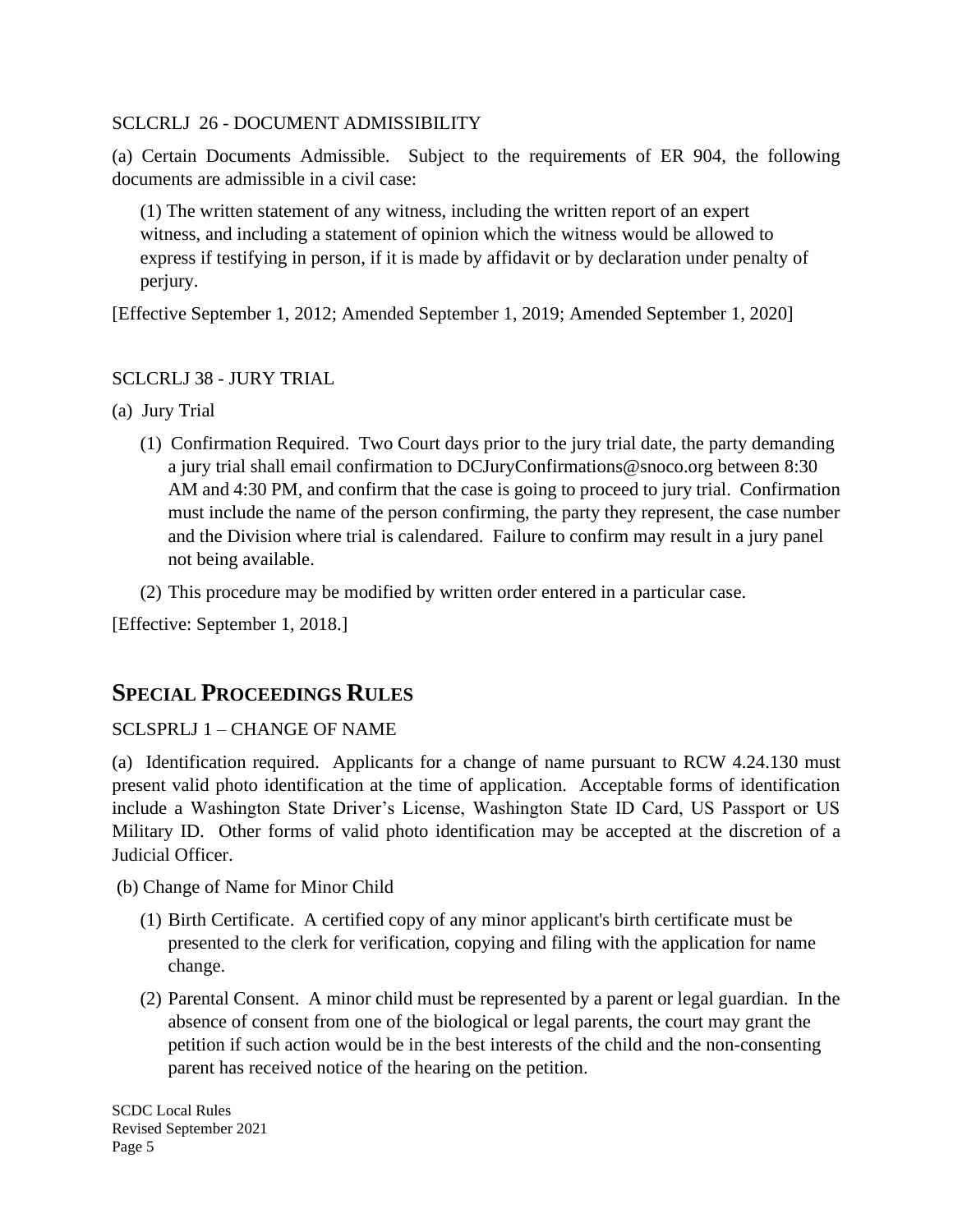- (3) Notice of Hearing. A parent or guardian who has not consented to a minor's change of name and whose parental rights have not been previously terminated must be given actual notice or notice by publication as provided in CRLJ 4. Petitioner shall file proof of service of the Petition and hearing date on other parties at least ten (10) days prior to the hearing. The notice requirement may be waived by a Judicial Officer upon a finding of good cause.
- (4) Notice by Publication. A person petitioning to change the name of a minor child may move the court for an order authorizing notice to a parent by publication. The requesting parent must certify under penalty of perjury that the whereabouts of the other parent are unknown. If authorized by the court, publication of a single notice in a newspaper of general circulation in the county of the non-consenting parent's last known residence shall be sufficient so long as the notice contains a hearing date, the name of the minor, the name the petitioner desires the child to assume, and sets forth the reasons for requesting the change of name.

[Effective September 1, 2003; Amended September 1, 2019; Amended September 1, 2020; Amended September 1, 2021]

# **INFRACTION RULES**

#### SCLIRLJ 2.3 – FILING

Notices of Infraction shall be filed in the division where the violation is alleged to have occurred.

[Effective September 1, 2003; Amended September 1, 2019]

### SCLIRLJ 2.6 - HEARINGS BASED ON WRITTEN STATEMENTS

[Rescinded September 1, 2020]

#### SCLIRLJ 3.1 - PRELIMINARY PROCEDURES FOR CONTESTED HEARINGS

 Subpoenas in Municipal Cases. In municipal cases where a party has requested that a witness be subpoenaed, the clerk may reschedule the hearing to the municipality's next available calendar.

[Effective September 1, 2003; Amended September 1, 2020]

### SCLIRLJ 3.5 - DECISION ON WRITTEN STATEMENTS AND REMOTE HEARINGS.

(a) Decisions on written statements are authorized pursuant to IRLJ 3.5(a).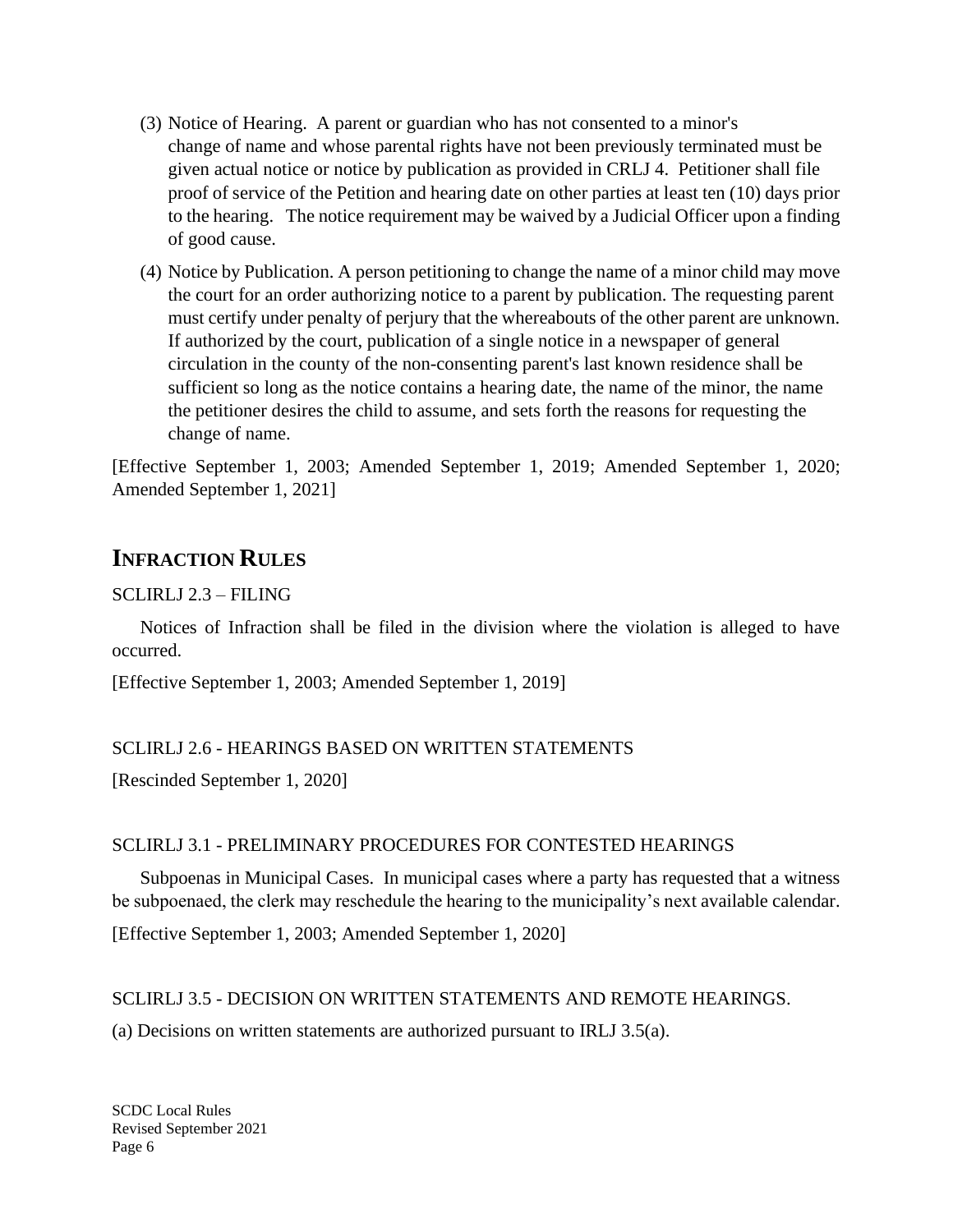(b) Defendants, attorneys, and witnesses may be remotely present for mitigation and contested hearings on infractions. Any person permitted to be remotely present by this rule may be required to be physically present at the discretion of a judicial officer.

[Effective September 1, 2003; Amended September 1, 2020; Amended September 1, 2021]

# **CRIMINAL RULES**

## SCLCrRLJ 3.1 – CERTIFICATES OF COMPLIANCE FOR INDIGENT DEFENDANTS

(a) Certificates of Compliance with the Standards for Indigent Defendants required by CrRLJ 3.1 shall be filed quarterly with the Snohomish County District Court Clerk's Office.

(b) All Notice of Appearance forms filed by counsel for indigent defendants shall indicate in a separate paragraph whether a current CrRLJ 3.1 Certificate of Compliance with the Standards for Indigent Defendants is on file with the Snohomish County District Court Clerk's Office.

[Effective September 1, 2018; Amended September 1, 2021]

# SCLCrRLJ 3.2 - BAIL IN FELONY OFFENSE CASES

A person subject to custodial arrest for a felony offense shall be held until they have posted bail according to a bail schedule established by the Superior Court or appeared before a Judicial Officer. Nothing in this rule shall limit the authority of a Judicial Officer to deviate from the bail schedule.

[Readopted Effective September 1, 2008; Amended September 1, 2019; Amended September 1, 2020]

# SCLCrRLJ 3.3 - SERVICES OTHER THAN A LAWYER

 Pursuant to CrRLJ 3.1(f)(2), all requests and approval for investigative, expert or other services under CrRLJ 3.1(f) are hereby delegated to the Snohomish County Office of Public Defense (OPD). Upon finding that investigative, expert, or other services are necessary to an adequate defense and that defendant is financially unable to obtain them, the OPD shall authorize the services. The OPD shall set both the hourly rate and total remuneration for such expert(s) or other services based upon usual and customary rates in the community for such services at public expense. Where, after review by the Director of the OPD, services are denied in whole or in part, the defendant may move for de novo review before a Judicial Officer in the Division in which the case is filed.

[Effective September 1, 2018; Amended September 1, 2019]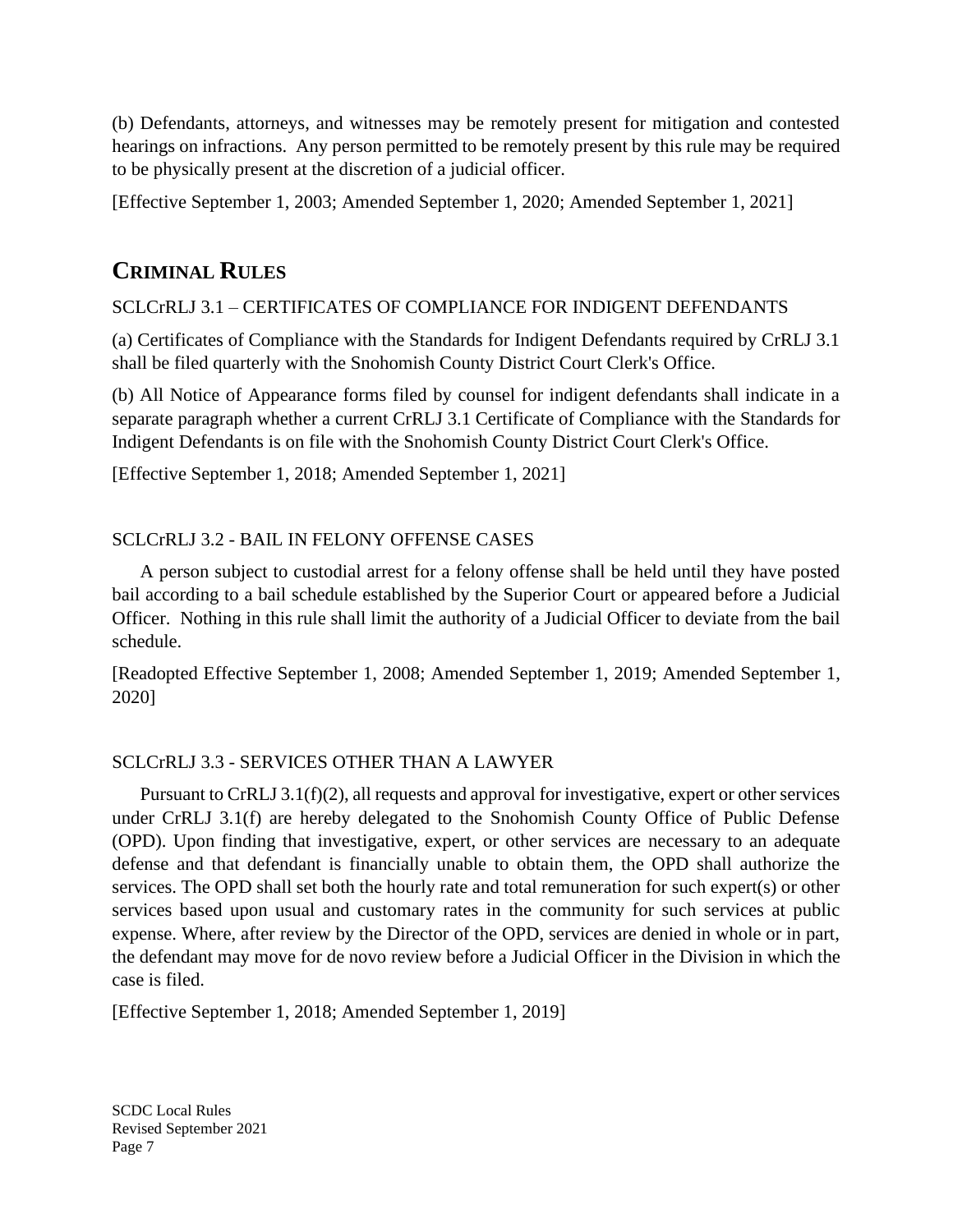# SCLCrRLJ 3.4 – PRESENCE OF THE DEFENDANT, DEFENSE COUNSEL, AND PROSECUTOR

(a) Pursuant to CrRLJ 3.4(d), the court finds good cause to require the defendant to be physically or remotely present for the following necessary hearings:

- (1) Compliance hearings pursuant to RCW 10.21.055 and RCW 9.41.800. The Court finds good cause to require the defendant to be physically or remotely present at compliance hearings pursuant to RCW 10.21.055 (alcohol monitoring) and RCW 9.41.801 (weapons surrender). Compliance with these statutes is a condition of release set by the Court and verification of timely compliance with these statutes has public safety implications. Noncompliance will result in review of release conditions. A defendant failing to comply with release conditions is subject to modification of release conditions and revocation of release on personal recognizance. Defendants have a due process right to notice and a hearing before any revision of release conditions. CrRLJ 3.2(j). The Court cannot conduct a hearing pursuant to CrRLJ 3.2(j) if the defendant is not present.
- (2) Modification of Release Conditions Pursuant to CrRLJ 3.2(j). The Court finds good cause to require the defendant to be physically or remotely present for hearings pursuant to CrRLJ 3.2(j) to modify release conditions or revoke release on personal recognizance. A defendant has a due process right to be advised of the allegations of non-compliance with release conditions and to have a hearing regarding those allegations. The Court cannot conduct a hearing pursuant to CrRLJ 3.2(j) if the defendant is not present.
- (3) Trial Confirmation Hearings. The Court finds good cause to require the defendant to be physically or remotely present for Trial Confirmation in order for the Court to properly manage the jury trial caseload and Trial Confirmation calendars. At Trial Confirmation, the case is typically either continued, a resolution occurs, or confirmed for trial. Leaving continuances, dispositions and confirmation of cases to the assigned trial date would unreasonably congest the Trial Call calendar, preclude the Court from determining the need for jurors, impede the timely commencement of trials for that term, and prevent the Court from fulfilling the responsibility to protect the time for trial rights of the parties.
	- (A)Continuances. Defendants represented by counsel may waive their presence at Trial Confirmation, upon a form approved by the Court, if a continuance of the trial date is requested by either party. Unrepresented defendants must be physically present at Trial Confirmation if a continuance of the trial date is requested by either party. A continuance is a critical stage of the proceedings and the defendant has the right to appear. A motion to continue cannot be heard in the absence of an unrepresented defendant.
	- (B Resolution. Cases may be resolved at Trial Confirmation through a guilty plea or other agreement between the parties such as a CrRLJ 6.1.2(b) Stipulation or Submittal, a Stay of Proceedings or Stipulated Order of Continuance. Each of these possible resolutions requires the defendant to be present.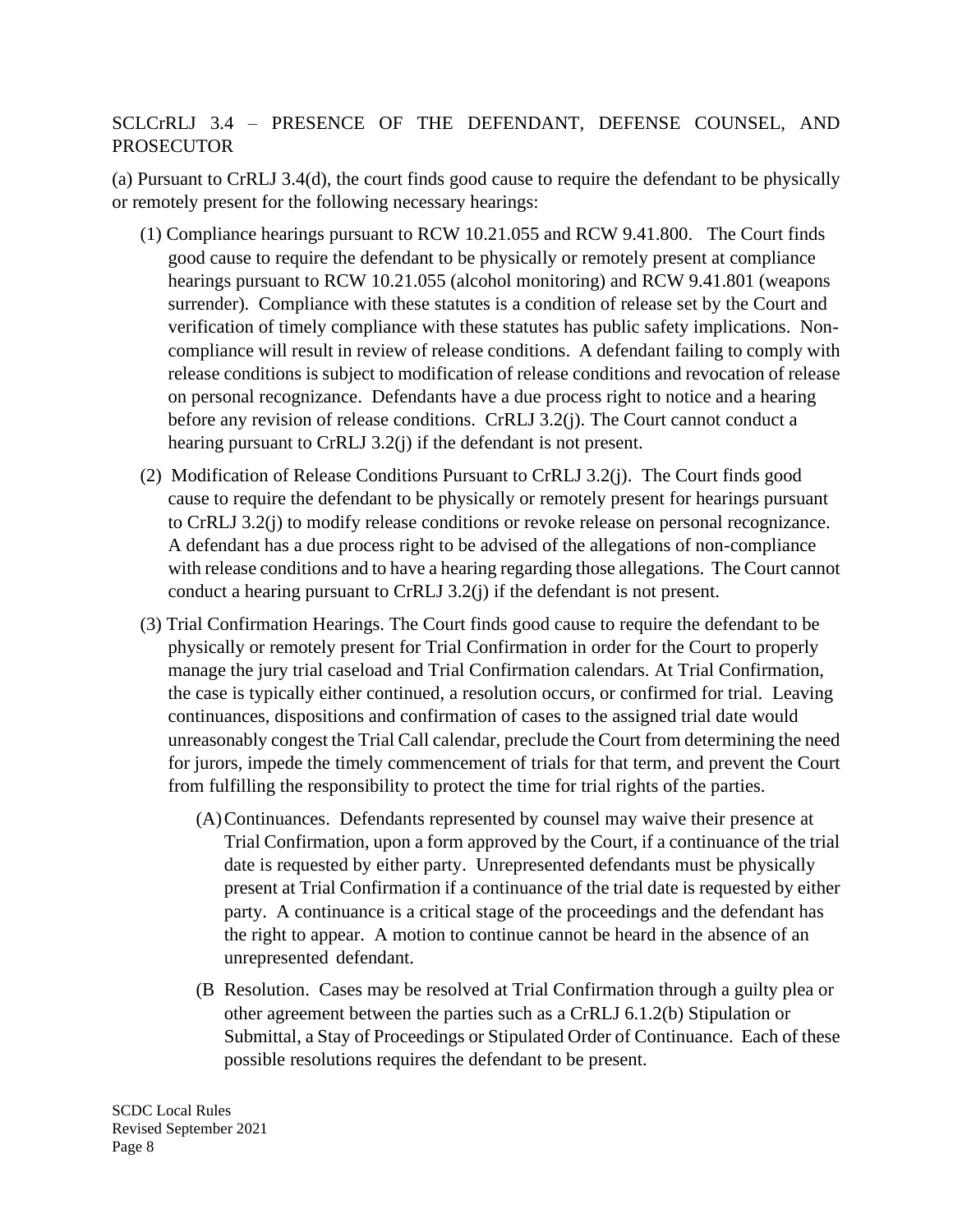- (C) Trial Confirmation. Cases confirmed for the assigned trial date at Trial Confirmation require the parties to submit a Trial Confirmation Order. The order affirms that discovery has been completed, necessary pre-trial motions have been resolved, witness interviews have been completed, the defendant confirms availability for the trial term, and the matter is ready to proceed to trial. The Court cannot properly assess the readiness of the parties to proceed to trial if the defendant is not present.
- (4) Sentence Review Hearings. The Court finds good cause to require the personal appearance of all defendants for Sentence Review hearings. A defendant has a due process right to be advised of the allegations of non-compliance with probation conditions, to have a hearing regarding the allegation and to require the prosecutor to prove the allegations of non-compliance. The Court cannot conduct a sentence review if the defendant is not present.

(b) The defendant's attorney shall be physically present if the defendant is required to be physically present.

(c) The prosecutor shall be physically present for all appearances.

(d) Any person permitted to be remotely present by this rule may be required to be physically present at the discretion of a judicial officer. Any person required by this rule to be physically present may be remotely present with the prior approval of a judicial officer.

[Effective September 1, 2020; Amended September 1, 2021]

# SCLCrRLJ 3.7 – PRE-TRIAL MOTIONS

(a) Confirmation Required. Two court days prior to the calendared hearing date, the party demanding a CrRLJ 3.5 hearing and the moving party for all motions filed pursuant to CrRLJ 3.6, SCLCrRLJ 3.7(b), CrRLJ 8.3 and any other motion to suppress evidence or motion to dismiss, shall email confirmation to dcmotionconfirm@snoco.org between 8:30 AM and 4:30 PM, and confirm that the motion is going to proceed. Confirmation must include the name of the person confirming, the party they represent, the case number, the Division where hearing is calendared and whether the defendant is in custody. Failure to confirm may cause the case to be stricken from the motion calendar.

(b) Pre-Trial Motions. Unless otherwise ordered by a Judicial Officer, motions pursuant to CrRLJ 3.5 and CrRLJ 3.6 shall be heard not later than 1 week prior to the trial date.

(c) Timing. The filing, content and calendaring of motions is governed by CrRLJ rules 3.6, 8.1 and 8.2, except that any responsive pleadings must be filed and served not later than 12:00 pm on the court day before the scheduled hearing.

[Effective January 30, 2019; Amended September 1, 2019; Amended September 1, 2021]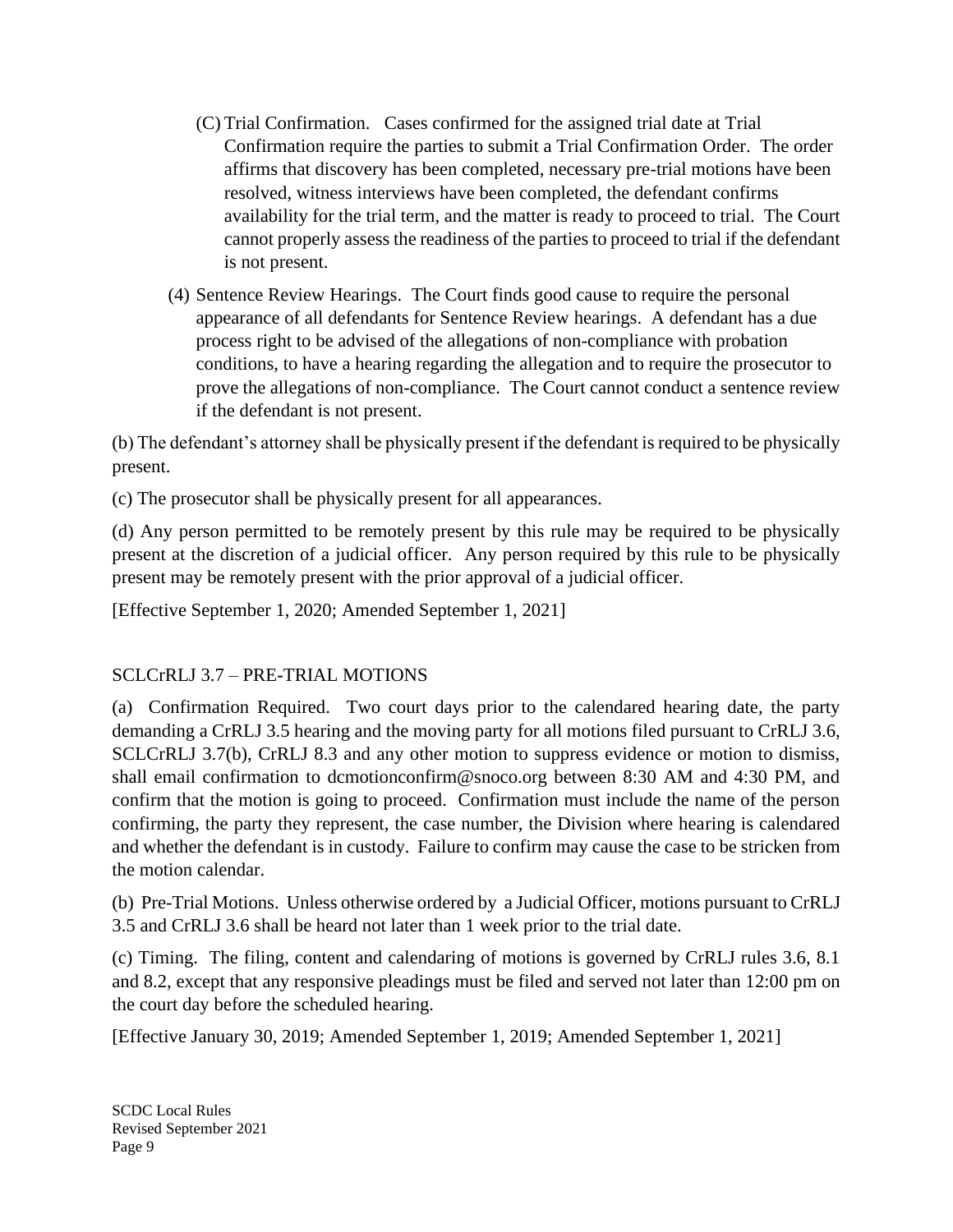### SCLCrRLJ 4.11 – MENTAL HEALTH SCREENING

- (a) Initial Mental Health Screening.
	- (1) Upon receiving a representation that there may be reason to doubt the competency of an in custody criminal defendant, the court shall order an initial mental health screening by a mental health professional at Snohomish County Corrections.
	- (2) The initial Mental Health Screening Report shall be provided in writing to the court, the Prosecuting Attorney and defense counsel within three (3) court days of the entry of the entry of the Initial Mental Health Screening Order.
	- (3) The assessment and report required by this rule shall be conducted and prepared by qualified professionals in the mental health field at Snohomish County Corrections.
- (b) Court Action. At the hearing following receipt of the initial Mental Health Screening Report, the court shall, along with the Report, consider the arguments and any factual information from the Prosecuting Attorney and the defendant's counsel and may either:
	- (1) Find that there is not a reason to doubt the competency of the in custody defendant and deny the Motion for a further evaluation of the defendant's competency pursuant to RCW 10.77.060, or
	- (2) Find that there is reason to doubt the competency of the in custody defendant, and provided that the defendant has not indicated his or her intention to rely on the defense of insanity pursuant to RCW 10.77.030, stay further criminal proceedings, and order an evaluation of the mental health condition (competency) of the in custody defendant at state expense pursuant to RCW 10.77.060, by a qualified community expert, who has been preapproved by the court (subject to available funding). Such competency evaluation shall be in writing and returned to the court not later than 15 days from the entry of such order, or
	- (3) Find that there is reason to doubt the competency of the in custody defendant, stay further criminal proceedings, and order that a qualified expert from Western State Hospital evaluate and report on the mental health condition (competency) of the defendant pursuant to RCW 10.77.060.
	- (4) Find that there is reason to doubt the competency of the in-custody defendant, stay further criminal proceedings, and, finding that circumstances involving the health of the defendant require, order that the defendant be transported to Western State Hospital for an evaluation and preparation of a report on the mental health condition (competency) of the defendant, pursuant to RCW 10.77.060.
- (c) Waiver of Initial Mental Health Screening/Rescreening.
	- (1) The Initial Mental Health Screening required by this local rule may be waived by the court upon the agreement of both the Prosecuting Attorney and the defendant's attorney that such screening is unnecessary in a particular case.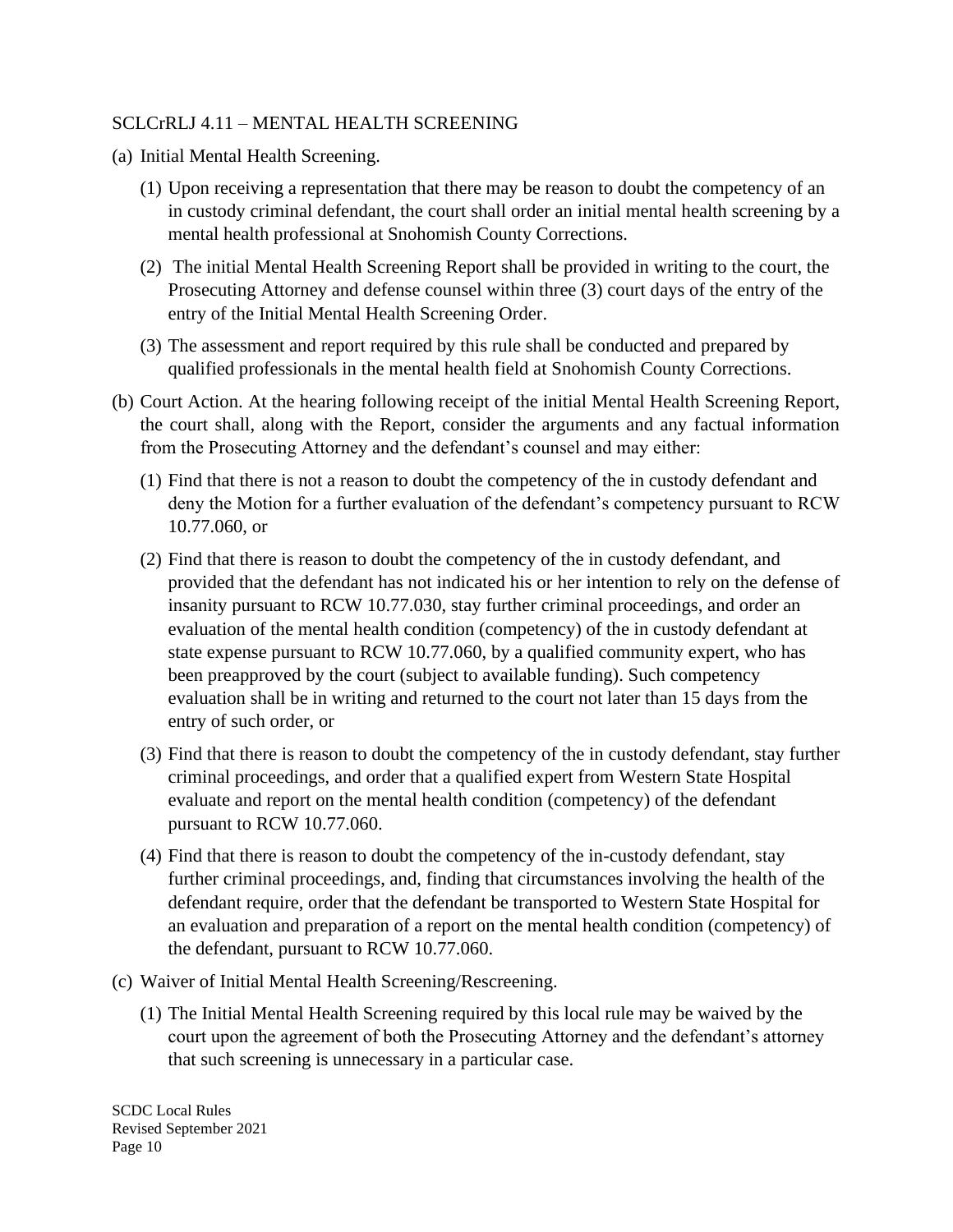- (2) An in-custody defendant may be ordered by the court to be rescreened at any time, upon finding that it is likely that the mental condition of the defendant has changed since the last screening.
- (d) Defendant rights.
	- (1) Any time the defendant is being assessed by court appointed experts or professional persons pursuant to the provisions of this local rule, the defendant shall be entitled to have his or her attorney present.
	- (2) In an initial mental health screening conducted under this chapter, the defendant may refuse to answer any question if he or she believes his or her answers may tend to incriminate him or her or form links leading to evidence of an incriminating nature.
	- (3) No provision of this local rule shall abrogate any right guaranteed or provided by the Constitution of the United States or of the State of Washington, Washington statutes or Washington State Court Rules.

[Effective September 1, 2020]

### SCLCrRLJ 5.1 - COMMENCEMENT OF ACTIONS.

- (a) Under Municipal Ordinances. Complaints for the violation of a municipal ordinance should be heard in the division in which the municipality exists.
- (b) Under Other Laws. All criminal and criminal traffic actions should be filed in the division where the violation is alleged to have occurred.

[Effective September 1, 2003]

### SCLCrRLJ 5.2 - TRANSFER OF CASES

- (a) A Judicial Officer may transfer criminal cases to another division upon the court's own motion or motion of any party upon a finding of good cause.
- (b) A defendant on probation in more than one division may have their probation consolidated to one division at the direction of a probation officer. Probation should consider where the defendant resides, current probation staffing levels and probation caseloads in making any consolidation decision

[Effective September 1, 2003; Amended September 1, 2019]

### SCLCrRLJ 6.1.1 - TRIAL BY JURY.

(a) Confirmation Required. Two court days prior to the jury trial date, the defendant if appearing pro se, or the defendant's attorney if represented by counsel, and the plaintiff shall email confirmation to DCJuryConfirmations@snoco.org between 8:30 AM and 4:30 PM, and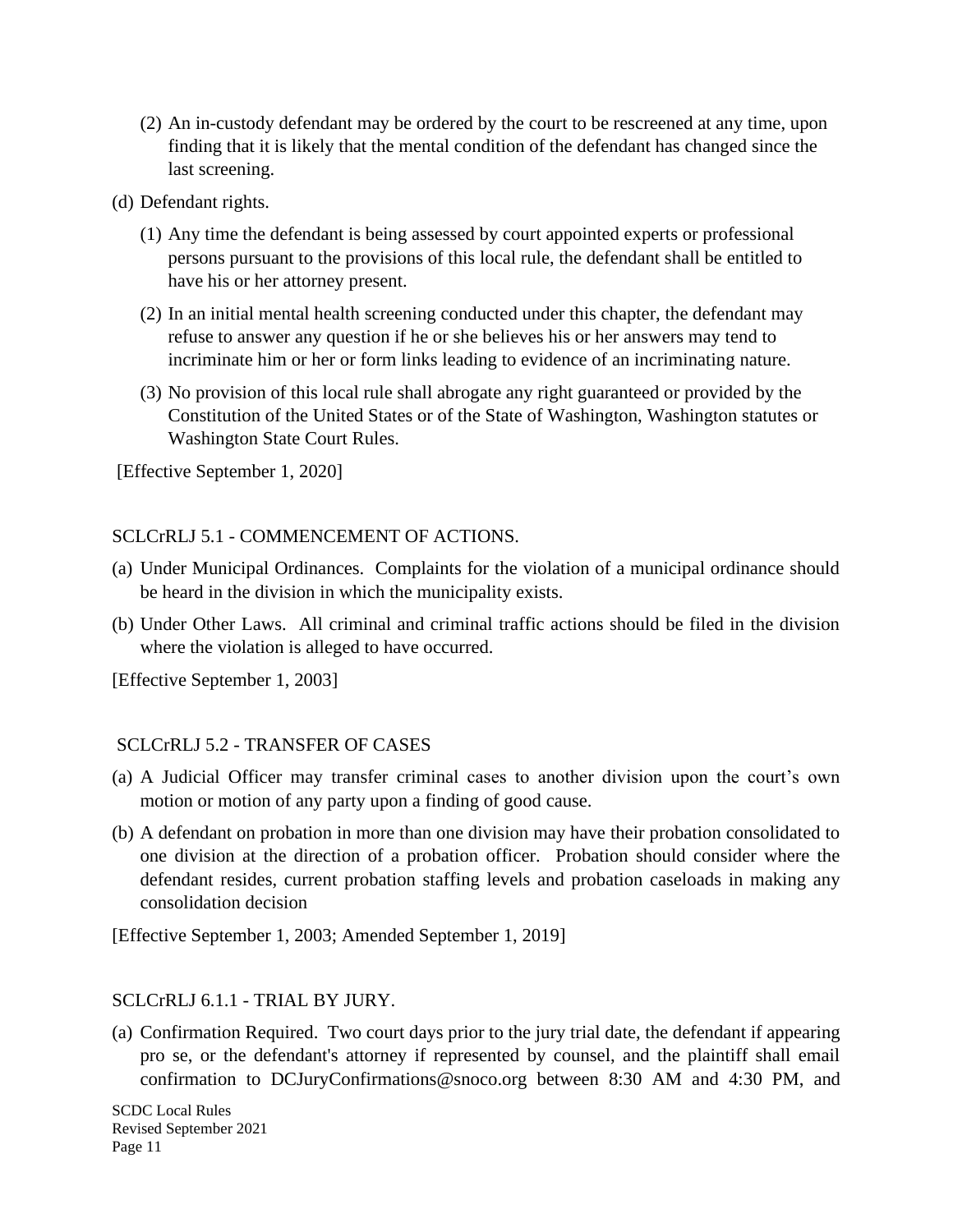confirm that the case is going to proceed to jury trial. Confirmation must include the name of the person confirming, the party they represent, the case number, the Division where trial is calendared and whether the defendant is in custody. Failure to confirm may result in a jury panel not being available.

- (b) Trial Briefs and Motions in Limine. All trial briefs and motions in limine shall be filed with the Court and opposing party no later than noon the court day prior to the first day of the trial term for which the case has been confirmed.
- (c) Trial Confirmation Order. The parties shall complete and file a Trial Confirmation Order at the Trial Confirmation Hearing. The form of the Order shall be approved by the Court.
- [Effective: September 1, 2018; Amended September 1, 2019; Amended September 1, 2021]

### SCLCrRLJ 7.1 - DEFERRED PROSECUTION. PETITION AND ORDER.

- (a) All petitions for Deferred Prosecution pursuant to Chapter 10.05 RCW shall include the following requirements:
	- (1) The Petition, proposed Order and all documentation required by this rule shall be filed with the Probation Department and the prosecuting authority no later than seven (7) days prior to the proposed entry date.
	- (2) The Petition and Order shall be submitted on forms approved for use by the Court.
	- (3) The Petitioner shall submit proof of completion of at least eighteen (18) hours of treatment and proof of compliance with the recommended treatment program.
	- (4) The Petitioner shall submit proof of installation of an ignition interlock device if the substance use disorder assessment includes a finding of alcohol dependency. A Petitioner who will not be operating a motor vehicle may sign a declaration of non-driving and may not operate any motor vehicle without an ignition interlock device.
- (b) A Mental Health Deferred Prosecution shall include the following requirements:
	- (1) A minimum of two (2) years of mental health treatment with a Washington State licensed mental health provider.
	- (2) Total abstinence from alcohol and all other non-prescribed mind-altering drugs;
	- (3) Proof of a substance use disorder assessment from a Washington State licensed or certified substance abuse treatment provider and compliance with the recommended course of treatment unless waived by a Judicial Officer.
- (c) A Domestic Violence Deferred Prosecution shall include the following requirements:
	- (1) A risk assessment finding of Level 3 or Level 4 pursuant to Chapter 388-60B WAC.